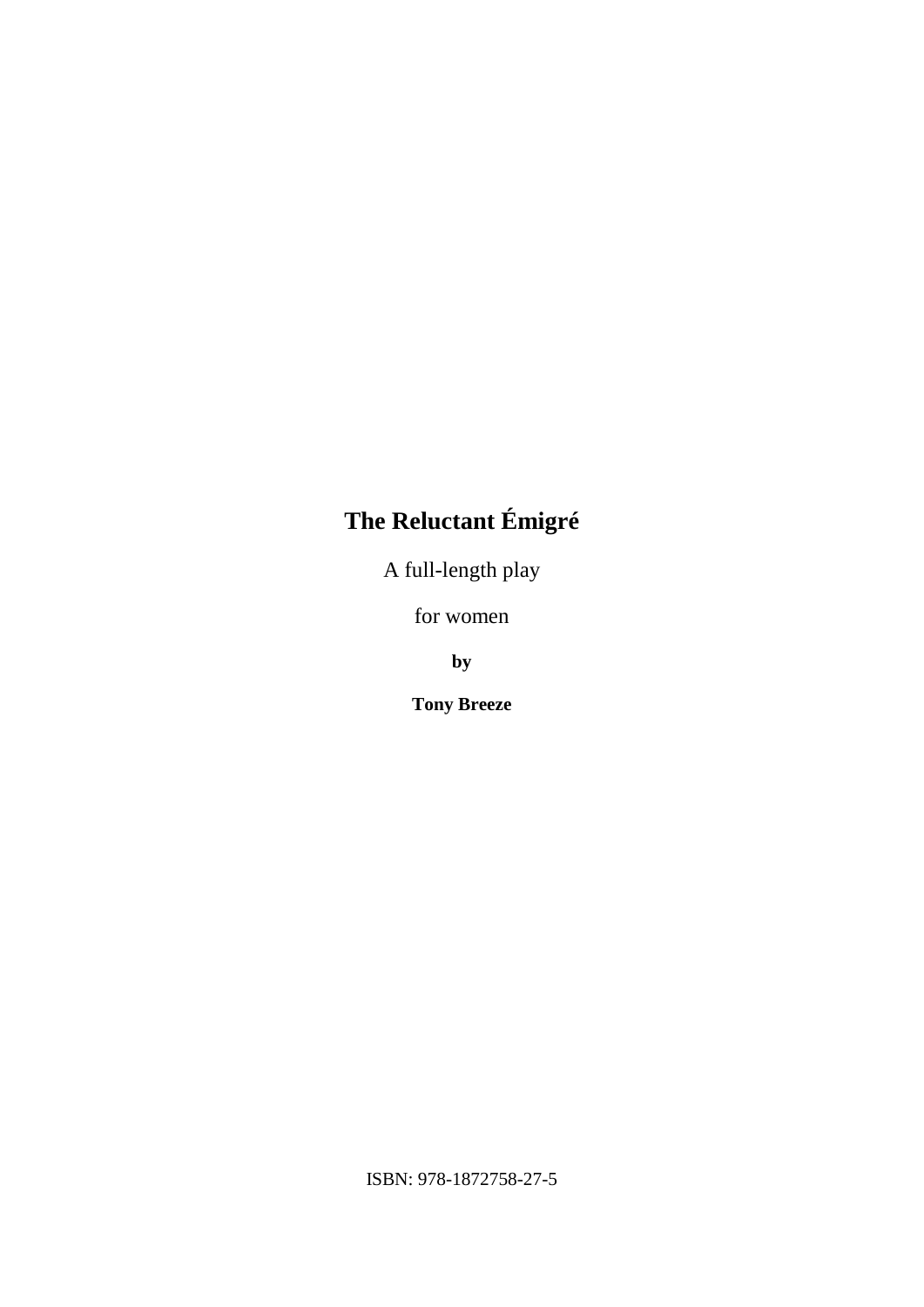#### **DEDICATIONS**

Dedicated to Dr Sachin Jadhav, and all his colleagues at the Nottingham University Hospital Cardiac Centre without whose clinical expertise I would have been struggling to finish the work.

Also dedicated to the novelist Si n Rees whose book "The Floating Brothel" was the original inspiration for the play (Published by Headline Book Publishing, 338 Euston Road, London, NW1 3BH, ISBN: 0-7472-6632-8)

\_\_\_\_\_\_\_\_\_\_\_\_\_\_\_\_\_\_\_

NB: Though the plot is fictitious, it is based on an event in 1789 when "The Lady Juliana" carried two hundred and thirty-seven women prisoners from England to Botany Bay in Australia

\_\_\_\_\_\_\_\_\_\_\_\_\_

2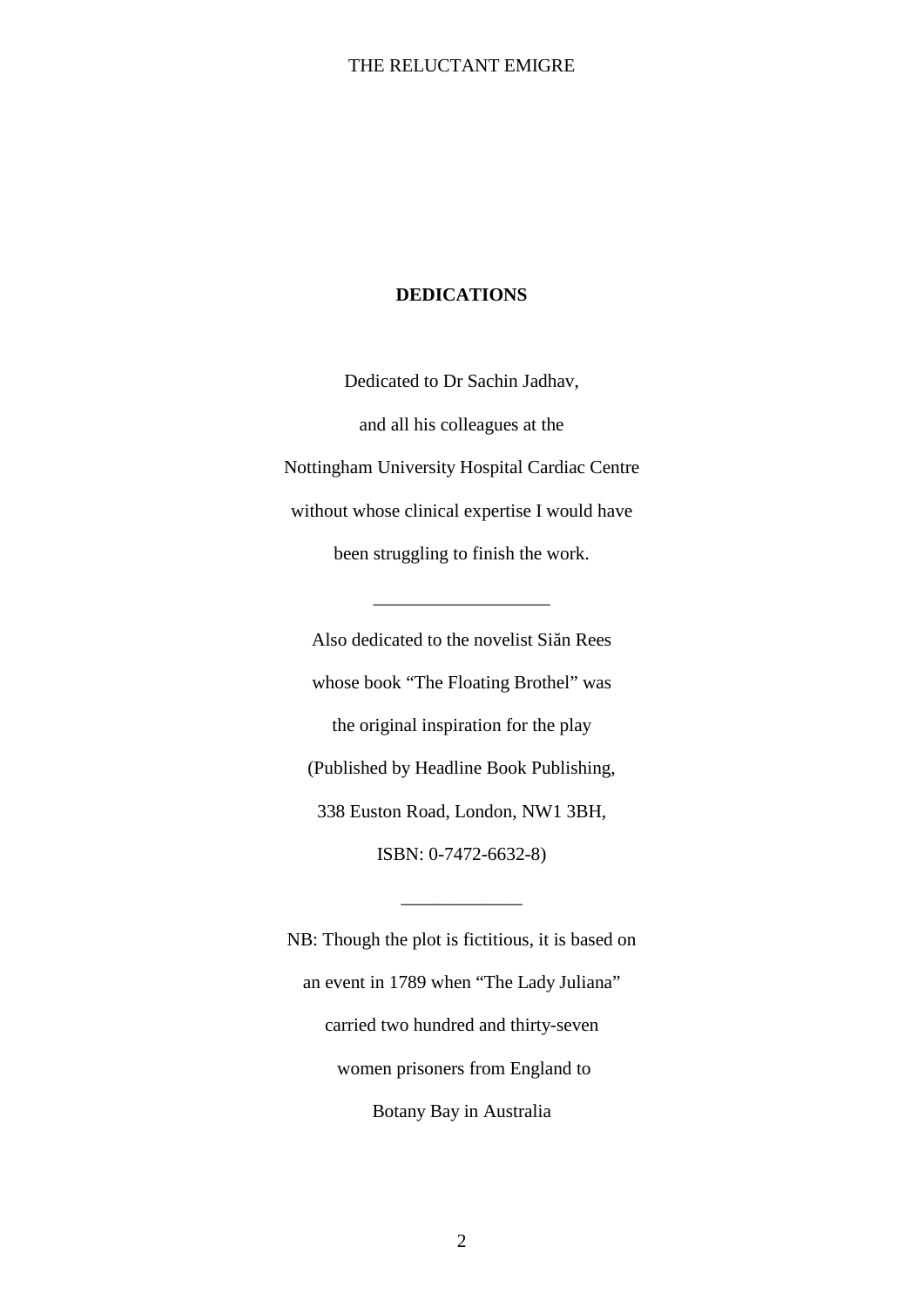Performances or readings of this play may not legally take place before an audience without a licence obtainable on application to:

> Ventus Books, 70 Nottingham Road, Burton Joyce, Nottinghamshire, United Kingdom, NG14 5AL [44](0)1159-313356

To avoid possible disappointment, application should be made, preferably in writing, as early as possible, stating: -

- (i) Name and address of applicant
- (ii) Name and address of Society;
- (iii) Name and address of theatre or hall where performance(s) would be held;
- (iv) Times and dates of performances.

A fee will be charged for this licence which must be paid prior to the first performance otherwise the licence is automatically cancelled and the performance becomes illegal.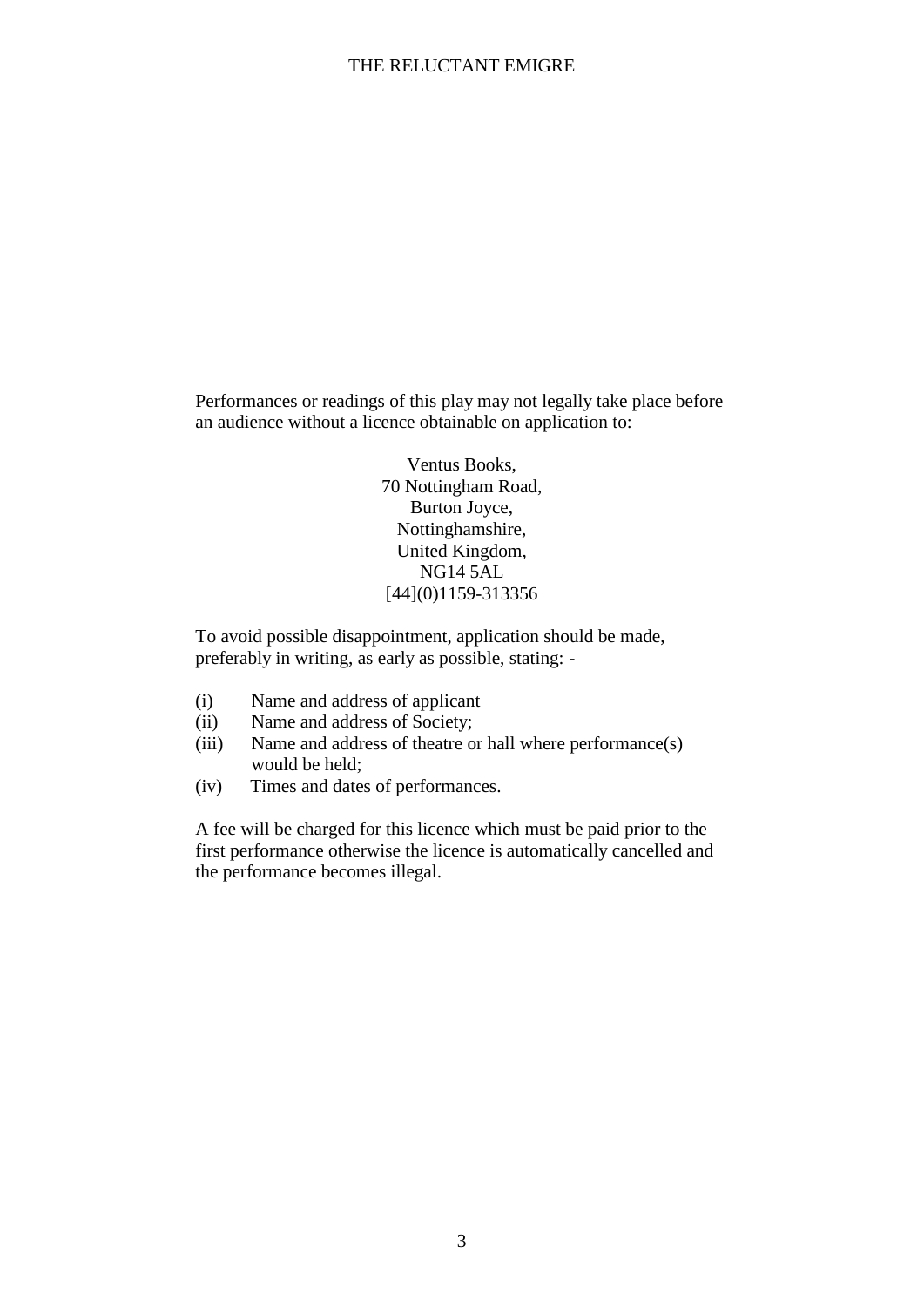#### **CHARACTERS**

(Unless otherwise directed, each actor may use any accent with which they are comfortable in order to add colour to their character)

- **Miss Goodbody** Tough prison warden, sent to London to escort Sarah Whitlam who is to join a convict ship to New South Wales and then to act as the escort to the others during the voyage.
- **Sarah Whitlam** Innocent young country woman who has fallen foul of the law after falling in love with a soldier, being left by him in lodgings and later accused of theft by her greedy landlady.
- **Elizabeth Whitlam** Distraught mother of Sarah who comes to London to see her daughter off before she is transported.
- **Hannah Smith** Ex law-abiding shop worker who was paid off when the men came back from the war and took her job so was forced to turned to shop-lifting
- **Mary Bellamy** Ex-maid who was paid off and had to steal a silver spoon from employers to survive
- **Mariah Marshall** Sullen troublemaker & recidivist, who refuses to kow-tow to authority of any kind (may double later as Liza Kestlewray)
- **Meg Marchant** Old recidivist who was sentenced for clipping coins and narrowly avoided the death sentence.
- **Charlotte & Charlene Grey** Juvenile thieves who have known nothing but crime all their short lives (characters may be combined)
- **Olivia Gascoigne** Foul-mouthed thief and prostitute
- **Phoebe Moulton** Friend of the above, of similar background
- **Mrs Barnsley** Well-to-do lady convict with lots of money whose brother is rumoured to be a highwayman.
- **Liza Kestelwray** Recidivist thief and witness who originally identified Sarah Whitlam (May double as Mariah Marshall)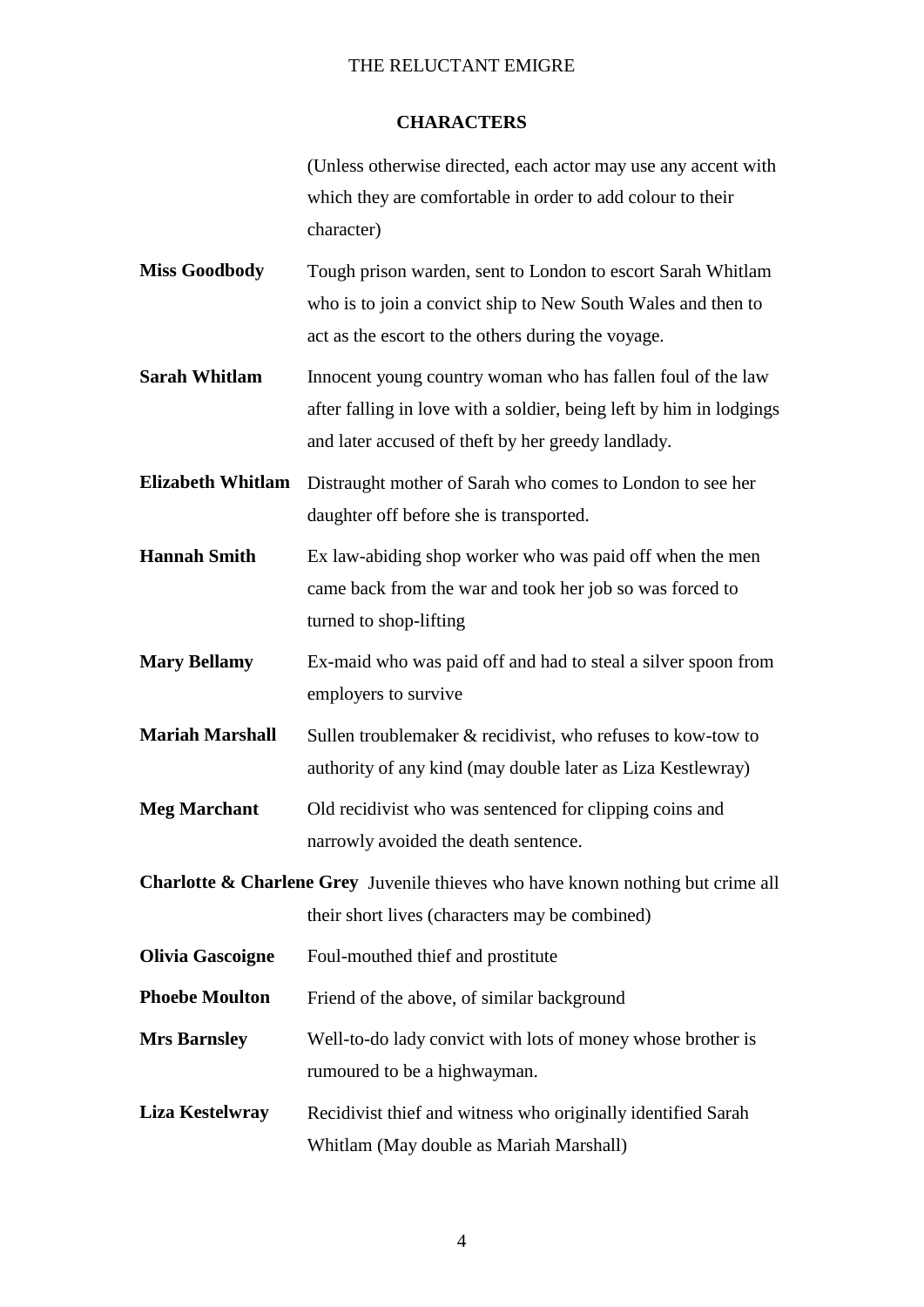#### **ACT 1 - Scene 1 - July 1789 - Loading the Cargo**

(Darkness in the auditorium. The audience hears the following male voice coming over the loudspeakers:).

**Male Voice** "The year of our Lord, seventeen hundred and eighty nine. The several gaols and places for the confinement of felons in this kingdom being in so crowded a state that the greatest danger is to be apprehended, not only from their escape, but from infectious distempers, which may hourly be expected to break out amongst them, that his Majesty, desirous of preventing by every possible means the ill consequences which might happen from either of these causes, has been pleased to signify his royal commands that measures should immediately be pursued for sending out of this kingdom such of the convicts as are under sentence or order of transportation.

> (The stage lights slowly begin to rise on a ship in harbour and seagulls are heard)

> His Majesty has thought it advisable to fix on Botany Bay, which is situated on the coast of New South Wales, the latitude of about thirty three degrees south, and according to the accounts given by the late Captain Cook, is looked upon as a place likely to answer the above purposes.

> (We begin to see the deck and lower hold of the sailing ship slowly emerging from the darkness)

> I am, therefore, commanded to signify to your Lordships his Majesty's pleasure that you do forthwith take such measures as may be necessary for providing a proper number of vessels for the conveyance of seven hundred and fifty convicts to Botany Bay, together with such provisions, necessities, and implements for agriculture as may be necessary for their use after their arrival…

> (We now hear the sounds water lapping and harbour noises as sailors shout to each other during the loading process. We can see the harbour scene behind (which may be moveable) and a cross-section of the inside of a sailing vessel. Time is allowed for us to take in the scene. There are two tiers to the stage. The upper part is the main deck, which has ropes going up towards the sails and a hatch with a ladder leading down to the deck below (this may be offset if space is limited). On the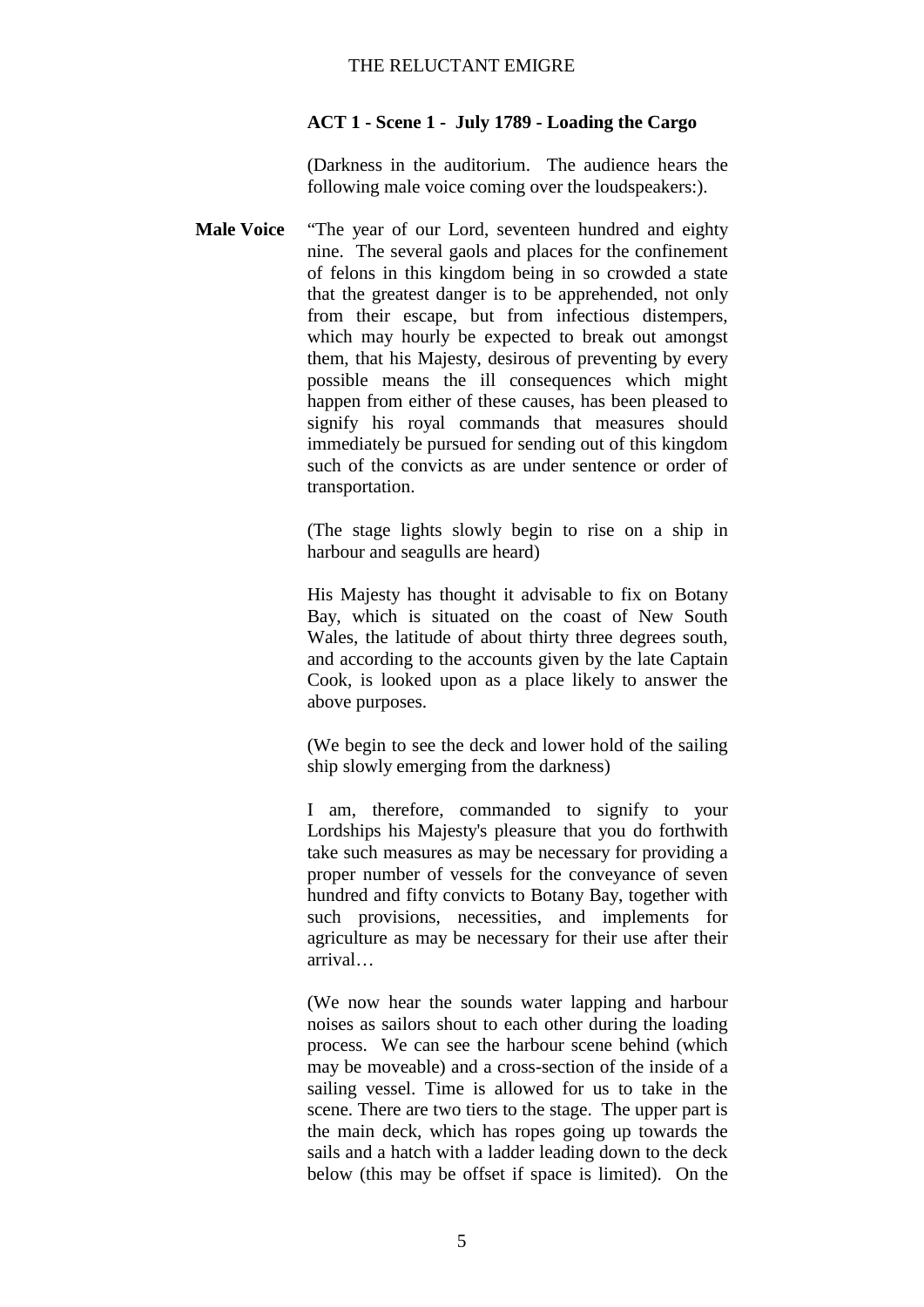upper deck are various barrels and sacks of food which people will later use as seats and part of the ship's rail curves round towards the audience. The lower deck does not have much headroom and around its sides there are low wooden sleeping benches on which are strewn scruffy Hessian blankets. There is also a metal device fixed in the corner with a handle on a stand – this is the crank. The object of it is that any prisoner in need of punishment is made to turn the handle for several hours grinding up stones until they reach the size of a pea and the turning can be made more difficult by the jailer turning a screw – thus the wardens got their nickname of "screws").

(A young female prisoner dressed in an ill fitting, coarse, long, brown prison dress and grimy white apron is thrust forward from the wings. She is manacled between the wrists and these are joined by another chain to a stiff metal bar or chain between her ankles. This is the heroine of our story, Sarah Whitlam, who sobs incessantly at her predicament. )

(After the audience has had time to take her in, a hardfaced female prison warden follows her on wearing a dove-coloured, fine woollen dress, with a black-cloth mantle and straw bonnet, trimmed with white ribbons. The latter has a bunch of keys attached to a chain on one side of her belt, a short nightstick on the other and in her hand she carries a list of the prisoners with their offences and past histories)

- **Goodbody** (To prisoner) You can stop all that snivelling … you know what they say, "If you can't do the time, don't do the crime"
- **Sarah** But I didn't do the crime, Miss Goodbody. How many more times do I have to tell you?
- **Goodbody** Yes, yes. You've been telling me every mile of the way since we set off. I've heard nothing else. That's what they all say. If I had a sovereign for every time I'd heard it, I'd be a wealthy woman by now
- **Sarah** (Having trouble with the leg irons) I can't walk.
- **Goodbody** Of course you can walk, you've just got to take smaller steps.
- **Sarah** I can't. Can't you take them off now, please? It's very difficult.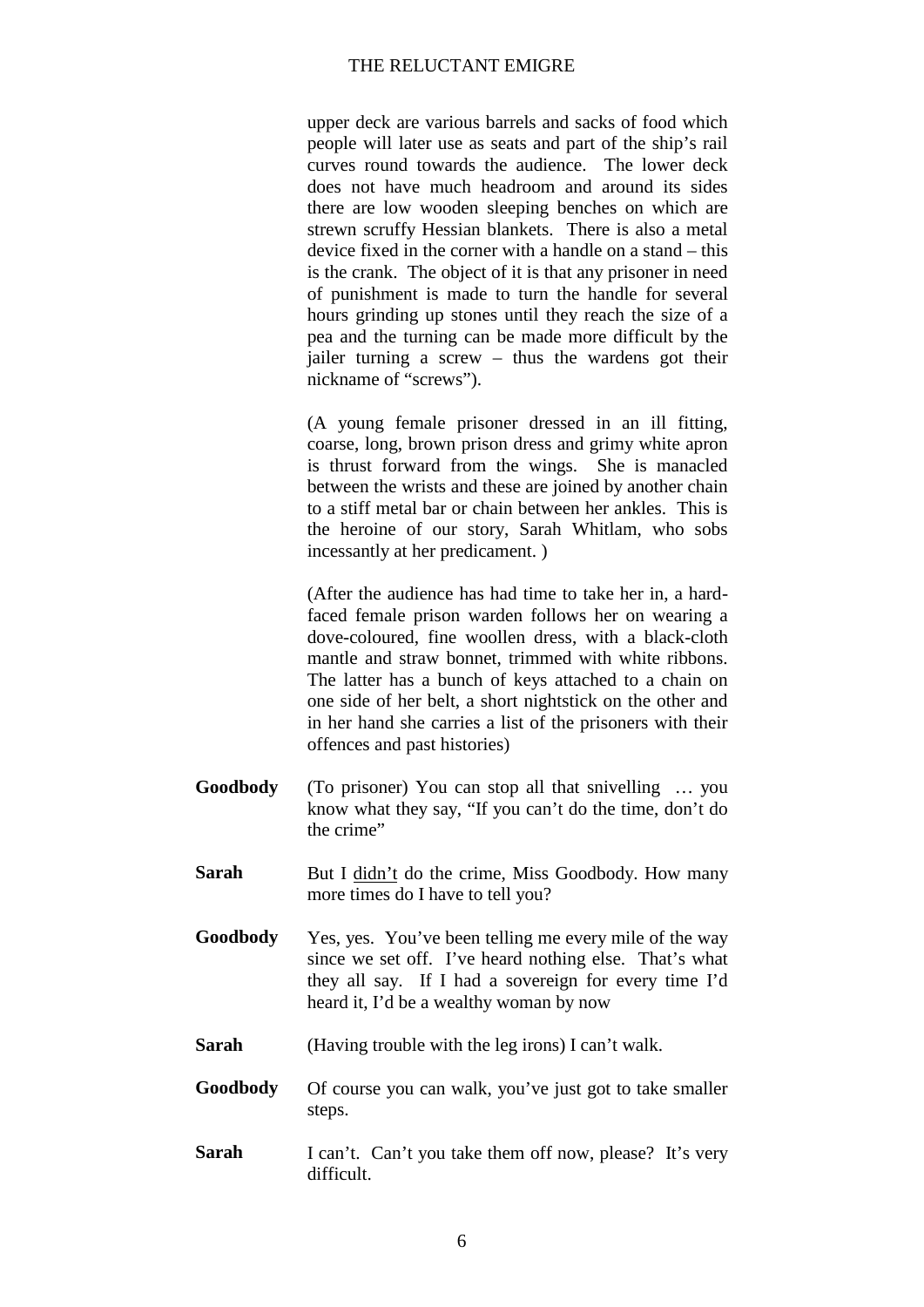**Goodbody** It's supposed to be difficult ... that's what they're there for. We don't want you running off somewhere, now do we? … I'll tell you what I'll do, you don't look a bad sort so now that we're on board I'll take off the leg irons to make it a bit easier for you - but you've got to promise you won't try any funny business **Sarah** I promise (She unfastens the leg irons) **Goodbody** There you go **Sarah** Thank you **Goodbody** Now you just sit yourself down there for a minute while I get my breath back and have myself a pipe (Goodbody gets out a white clay pipe, which she lights with a flint on steel and Sarah sits. There is a short

**Sarah** Do you think she's here yet?

pause)

- **Goodbody** Who?
- **Sarah** Mama?

**Goodbody** Lord knows … you do keep going on.

- **Sarah** But I've got to see her one last time before ... before …(she begins to weep again)
- **Goodbody** Don't start all that again … look, to set your mind at ease I'll cast an eye over the dock to see if I can find her but if she doesn't come soon the others will be here and we'll be on our way.
- **Sarah** Don't say that.

(Goodbody looks over the back of the ship to the quayside for Sarah's mother and Sarah stops her snivelling and begins to pray aloud. She may kneel if she feels so inclined)

Lord, hear your servant in this her hour of need ... help me to get through this adversity … you know that I am innocent of all that they accuse me of … you know the truth … why they are doing this I don't know, but I beg you to make them see the error of their ways and to save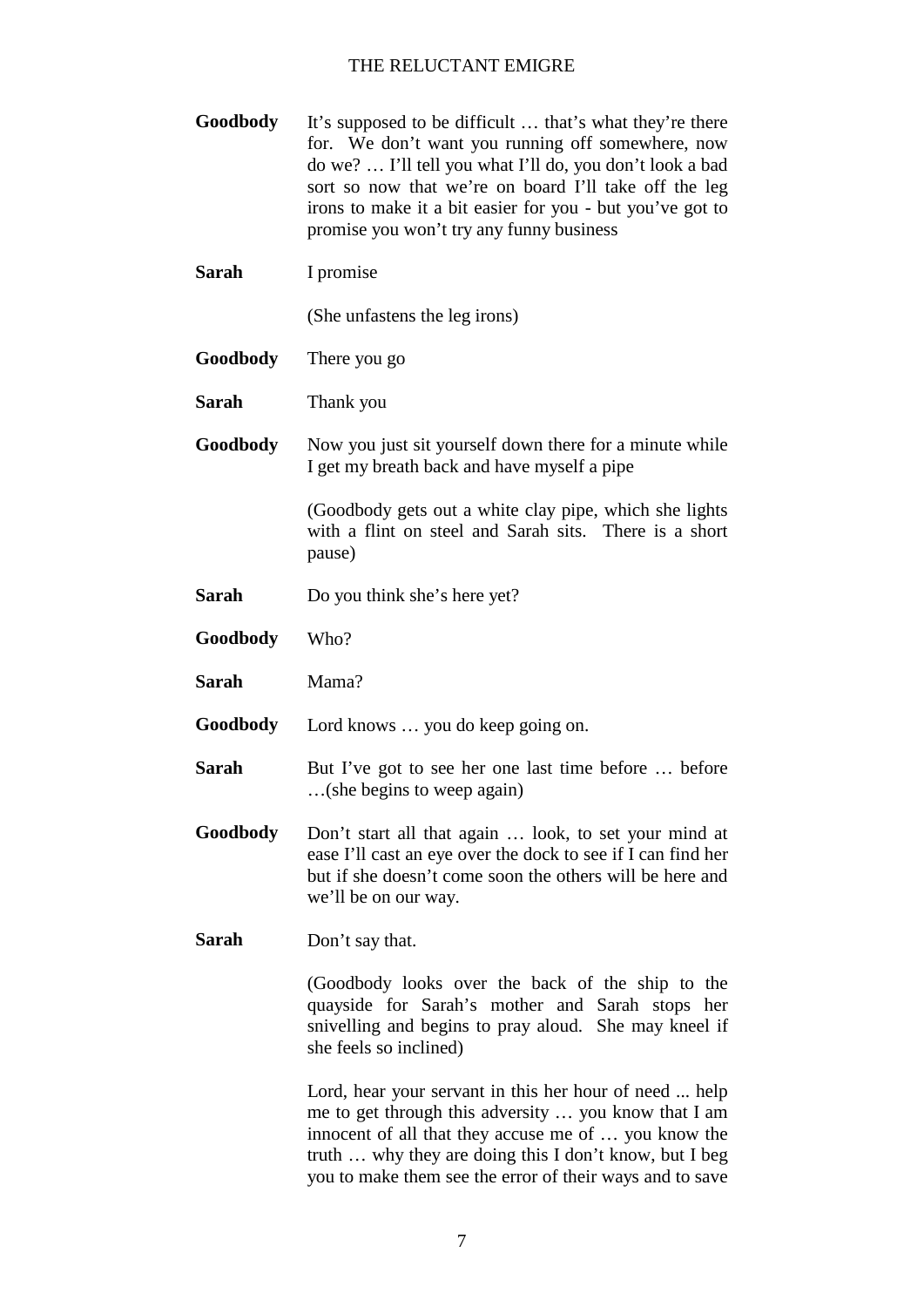me from this fate … I can't bear to think of leaving my native land, my home and family and all that's dear to me to be sent to a hostile place beyond the seas … please hear me Lord in my hour of need …

(Enter Sarah's mother in travelling clothes and bonnet, clutching a basket)

- **Elizabeth** Sarah? **Sarah** Mama? Is it really you? (They embrace) **Elizabeth** Oh Sarah, my love, I'm so pleased I found you – you've no idea of the trouble I had in getting here. **Sarah** Hold me, mama, just hold me tight (They embrace) **Elizabeth** We haven't long – that woman – **Sarah** Miss Goodbody? **Elizabeth** She said it won't long before the others arrive. She said she's not really supposed to let me see you. **Sarah** (Taking her hand) You must tell me all the news from home. (They sit on barrels) How is dear papa? **Elizabeth** I can't tell a lie, Sarah, he's not himself ... ever since this happened he's not been well … he sits around the house all day just wasting away … he can't bring himself to think of his own sweet daughter as …(hesitates) as a fallen woman and a thief **Sarah** You must tell him that I might be "fallen," mama, but a thief I'm not. **Elizabeth** But that woman in court, the landlady who accused you?
- **Sarah** She was lying, mama I don't know why, but she was
- **Elizabeth** And the other woman, the one who saw you going into the pawnshop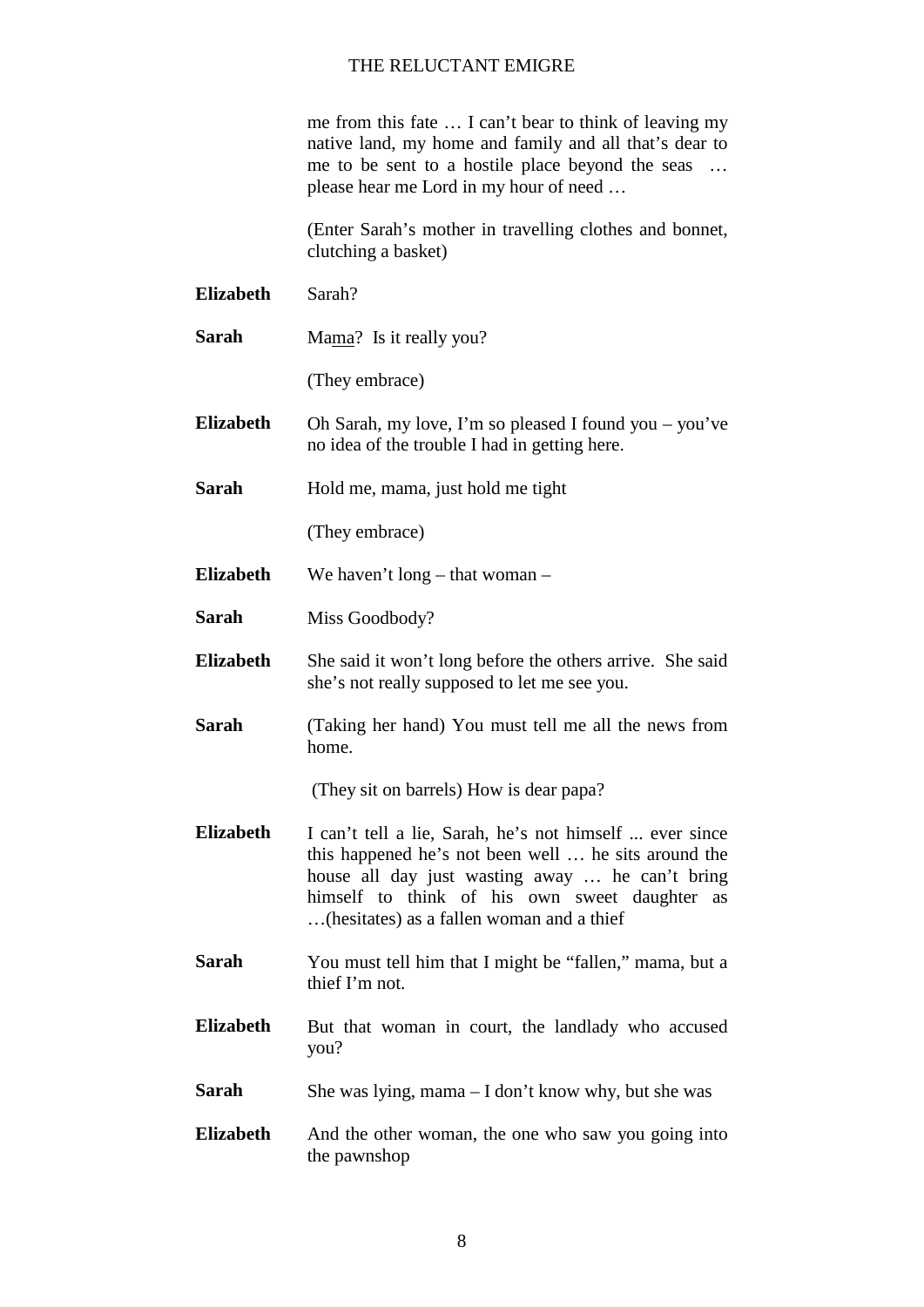- **Sarah** They were both lying you have to believe me, now that they're making us part like this. You, of all people, have to believe me
- **Elizabeth** If only I could
- **Sarah** How is my little dog, Benjie?
- **Elizabeth** Like your papa, he pines for you the whole day long, moping around the house all the time … the poor animal doesn't know where on earth you've got to. Why did you bring this shame on us, Sarah? You must have known a soldier wouldn't be any good for you … running away the way with him in the way you did.
- **Sarah** He said that he'd come back for me, he promised ... he told me we were to be married and I believed him.
- **Elizabeth** You believed a soldier's promise?
- **Sarah** I did, Mama ... I'm sorry ... Please try and pray for me
- **Elizabeth** How can I, when I can't even go to church without them looking at me and whispering behind their hands … you don't know what it's been like … I can't go into a shop without them pointing me out and hearing them talking about you …

(Slight pause)

(Going into her basket) I brought you some things that I thought you might need on the journey … there's some toilet water, some sweetbreads and a change of clothing … you will write to me?

- **Sarah** Of course, but I don't know if you'll receive them
- **Elizabeth** Where is it that they're taking you?
- **Sarah** They won't tell us "Parts beyond the seas" is all they'll say. It's supposed to be some sort of new colony that they're setting up.
- **Elizabeth** Are there savages there?
- **Sarah** I don't know
- **Elizabeth** It's not Africa? Tell me it's not the one in Africa. I've heard such stories about them. They say there are savages there that eat people.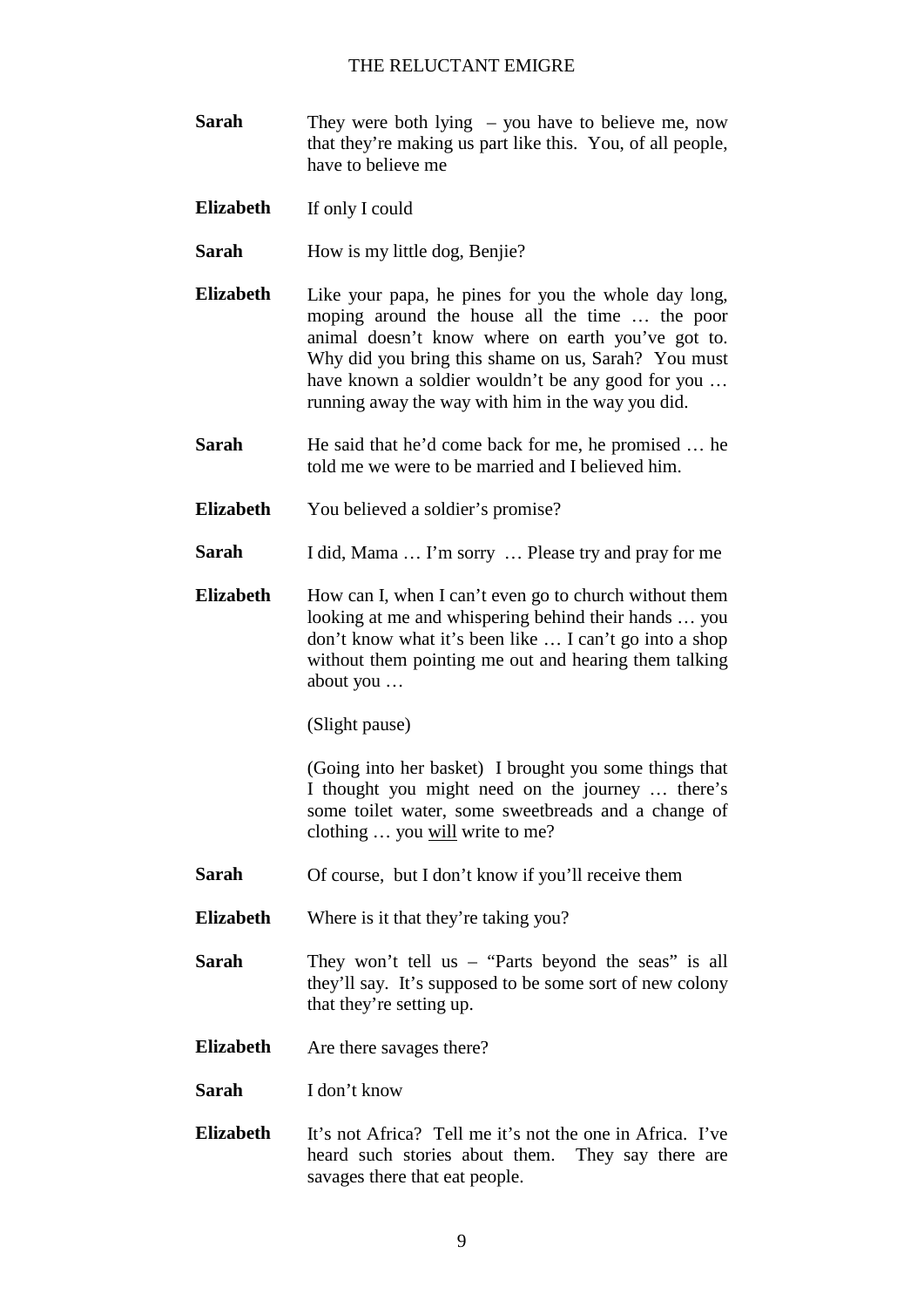- **Sarah** I don't know, Mama
- **Elizabeth** You should never have taken up with that soldier; I rue the day you met him … seven years transportation … and where will I be in seven years time? Pushing up the daisies no doubt
- **Sarah** Don't say that
- **Elizabeth** Well it's true … and after seven years, then what? How will you pay for your passage home?

**Sarah** I don't know.

**Elizabeth** What on earth's to become of us? You bring up your only daughter the best that you can and this is the reward that you get

(Enter Miss Goodbody)

**Goodbody** You'll have to be saying your farewells now, missus the escort's arrived with the rest of them.

**Elizabeth** Oh dear

- **Sarah** (Taking letter from pocket) I have written this letter to Papa, you must give it to him and tell him not to worry about me. I am still your daughter, mama, and I've done no wrong – of that you must be sure
- **Goodbody** (Nagging) Come on now, missus!
- **Sarah** And one final thing please tell me that you believe me
- **Elizabeth** I don't know what to believe anymore
- **Goodbody** (To Elizabeth, getting cross) Are you coming or what?
- **Sarah** It's important to me, mama say it say that you believe me
- **Elizabeth** (Reluctantly) Very well, "I believe you"
- **Sarah** Thank you now you must go God be with you.
- **Elizabeth** And with you, my dear, sweet child
- **Goodbody** (Shouting to other wardens below) All right you can send 'em up!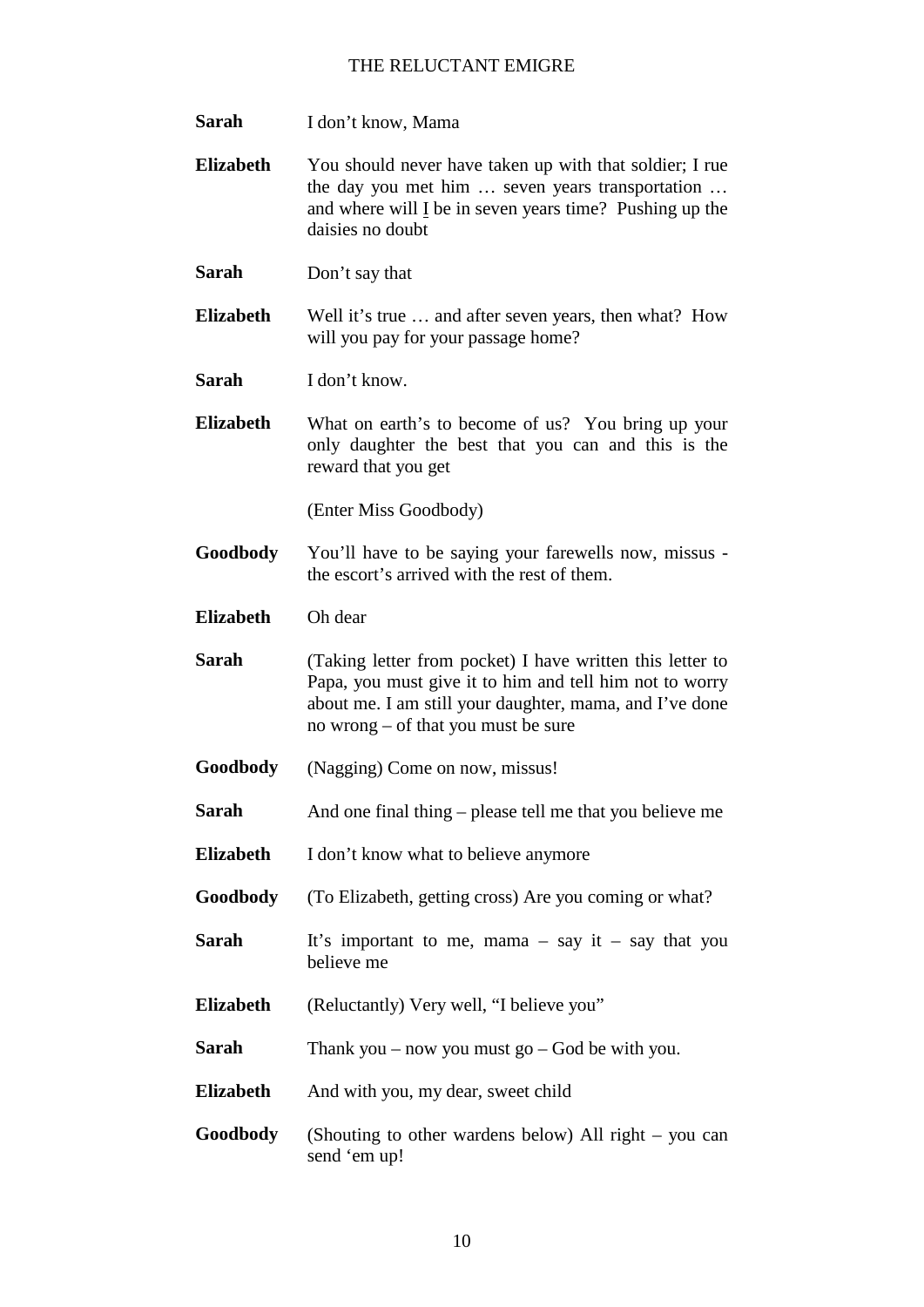(Sarah and her mother embrace and part, the mother looking back as she goes and by doing so she bumps into two of the scruffy prisoners coming on in leg-irons wearing the same dirty brown uniform as Sarah)

| Gascoigne       | 'Ere! Watch who you're shoving!                                                                                                                                                      |
|-----------------|--------------------------------------------------------------------------------------------------------------------------------------------------------------------------------------|
| <b>Moulton</b>  | You want to watch where you're going, missus!                                                                                                                                        |
|                 | (Elizabeth exits looking aggrieved)                                                                                                                                                  |
| <b>Goodbody</b> | All right, that's enough of that! Over there with the pair<br>of you!                                                                                                                |
|                 | (Looking at her list) What's your names then?                                                                                                                                        |
| Gascoigne       | (Churlishly) Gascoigne                                                                                                                                                               |
| <b>Goodbody</b> | And you?                                                                                                                                                                             |
| <b>Moulton</b>  | (Equally churlish) Moulton                                                                                                                                                           |
| <b>Goodbody</b> | (Finding them on her list) Olivia Gascoigne and Phoebe<br>Moulton – ladies of easy virtue  (Reading) Offences:<br>"Theft of a cheese" and "Theft of a gentleman's pocket"<br>watch." |
|                 | (To prisoners) Sit yourselves down over there next to<br>her!                                                                                                                        |
|                 | (They do so, dragging their chains behind them) (They<br>begin pestering Sarah to see what she's got in her bag)<br>And keep your thieving hands to yourselves!                      |
|                 | (Another prisoner in brown uniform is thrust forward<br>from the wings)                                                                                                              |
| Goodbody        | Name?                                                                                                                                                                                |
| Hannah          | Smith                                                                                                                                                                                |
| Goodbody        | First name?                                                                                                                                                                          |
| Hannah          | Hannah                                                                                                                                                                               |
|                 | (Goodbody finds her on her list and ticks her off)                                                                                                                                   |
| Goodbody        | Occupation?                                                                                                                                                                          |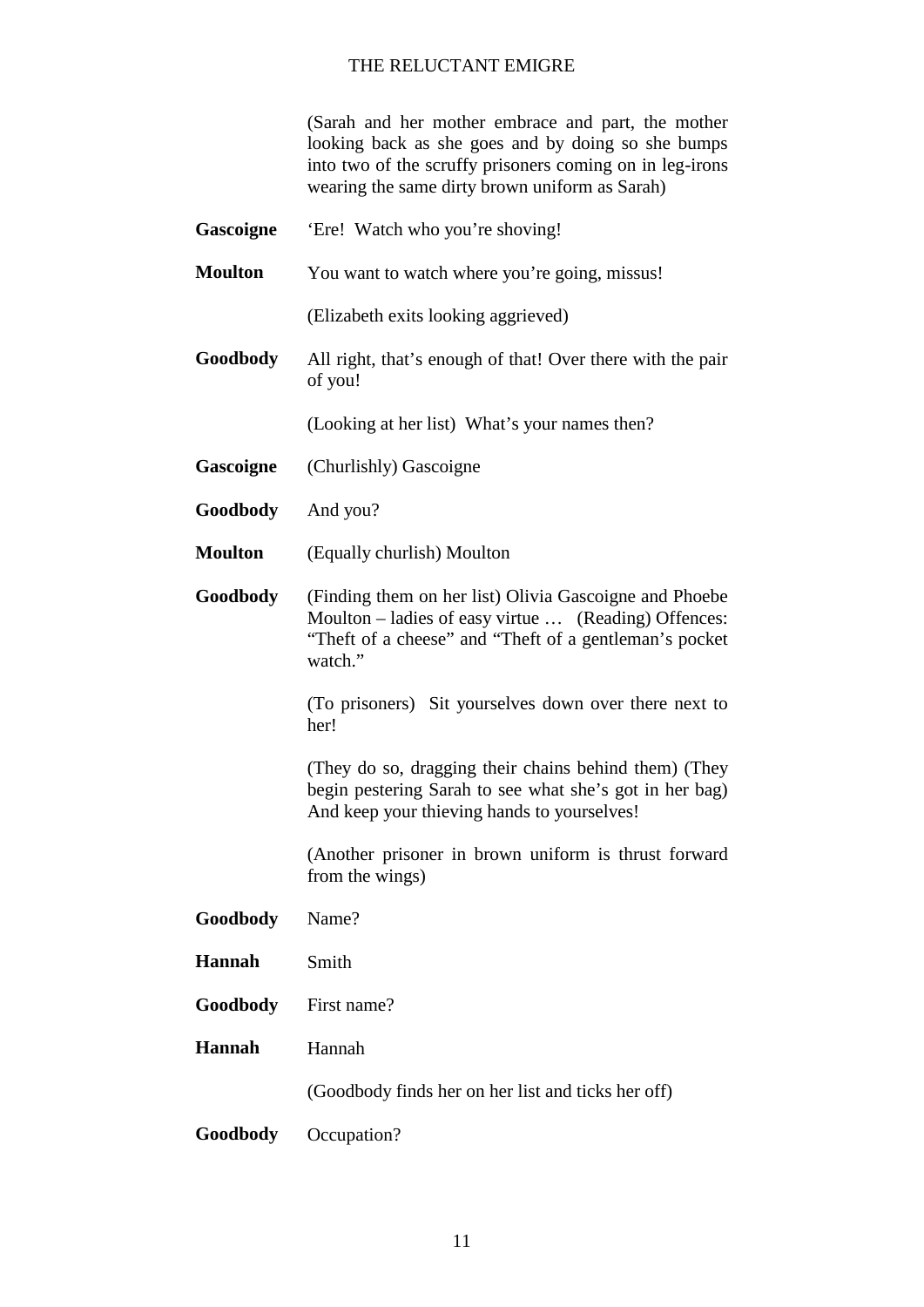- **Hannah** I used to work in a draper's shop in Holborn, Maam, but when the men came back from the war they were given our jobs and we got paid off. I tried to look for other work but couldn't find none so I had a choice – either turn to thieving or go on the game.
- **Goodbody** So like a lot of them you chose the thieving ... (Casts a glance towards the other two) I suppose it's one step up at least from these two … (She reads from her list) Offence: "Tumbling the muslins" – Theft of muslins from a draper's shop … (To Hannah) Very ironic considering you used to work in one … You nick them from one shop and sell them further down the lane in the next one, that's right isn't it? (To Hannah who nods) Sit yourself down over there with the others

(Another scruffy prisoner is thrust on – Mary Bellamy who is several months pregnant)

- **Goodbody** Name?
- **Mary** Bellamy
- **Goodbody** First name?
- **Mary** Mary

(Goodbody consults her list)

- **Goodbody** You look in a fine state. What was your occupation?
- **Mary** I was a parlour maid -
- **Goodbody** (Reminding her) Maam!
- **Mary** Maam to a family of toffs in Marylebone but when the summer came they did what they always do - moved out to the country - they didn't need us no more, so sooner than keep us on their books they turned us off - stands to reason, its cheaper for them – specially since Mr Pitt put the tax on staff over the age of fifteen … it costs them too much you see and they know they can easily find somebody else when they come back to town in the autumn.
- **Goodbody** And who's the father of the child?
- **Mary** The gentleman of the 'ouse, Maam, but he denied it of course.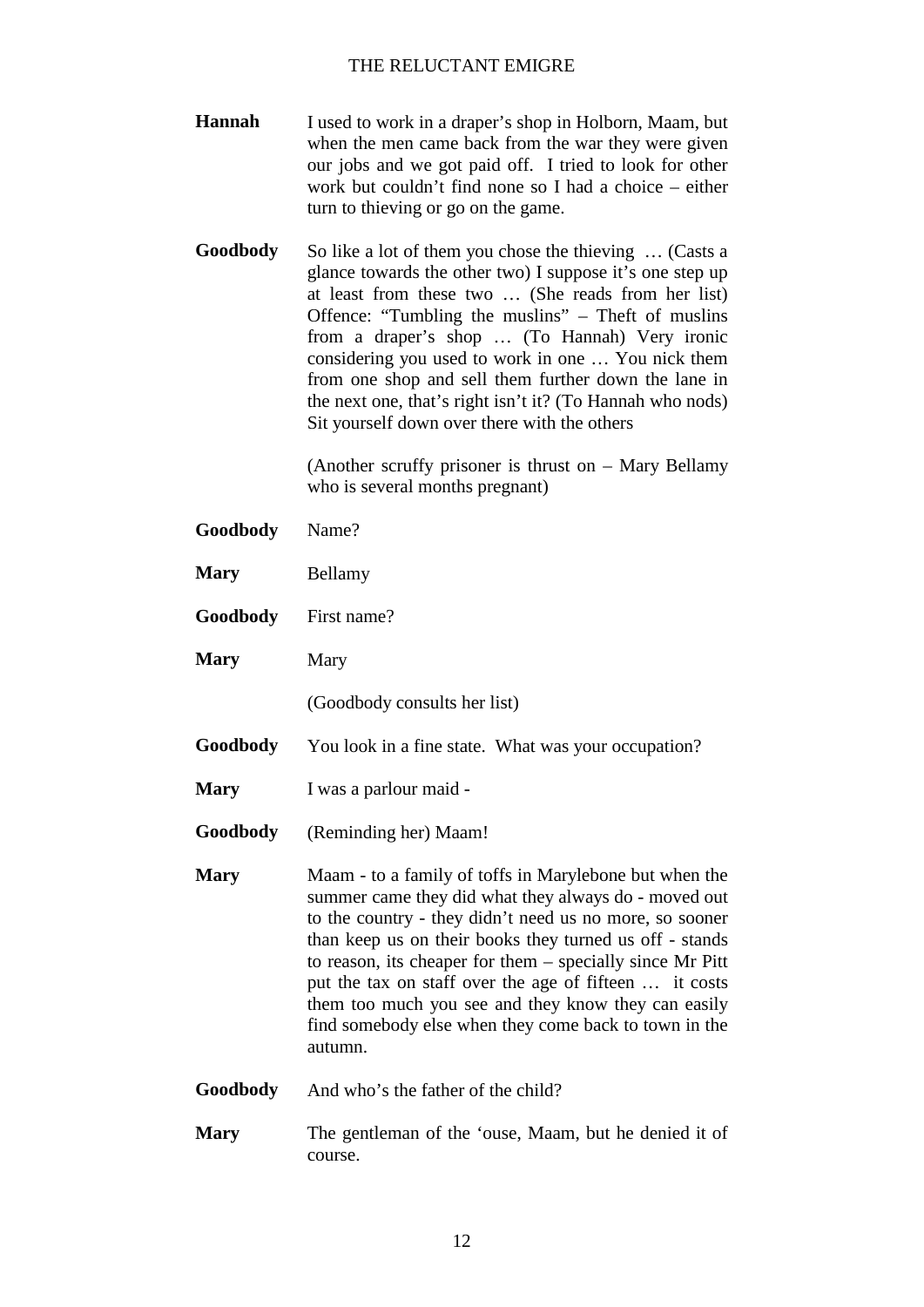- **Goodbody** Of course … and if there's no work I suppose you had the same choice as Hannah here … my 'eart bleeds for you …Offence: "Theft and pawning of a silver spoon from her employers"
- **Mary** Well what was I supposed to do? I had to eat, didn't I?
- **Goodbody** (To Sarah) Over there with the others.
- **Goodbody** (Shouting offstage) Next!

(Mariah Marshall comes on. Dressed in the same brown uniform, she is equally grimy and has her head down with a surly look as though unwilling to bow to anyone in authority)

- **Goodbody** Name?
- **Mariah** (Sullenly) Marshall
- **Goodbody** First name?
- **Mariah** Mariah
- **Goodbody** Occupation?
- **Mariah** Aint got one
- **Goodbody** (Putting her right) "Haven't got one, Maam"
- **Mariah** (Sarcastically) Oh, are you looking for work an' all?

(Laughter from the others)

- **Goodbody** A comedienne, eh? Well we'll have to see about that won't we? You and me's going to be together for a long while, young lady, and I'm going to enjoy sorting you out.
- **Mariah** Is that right?
- **Goodbody** Very right (reads) "Theft of a gentleman's coat and breeches" – that's an old one
- **Mariah** (Falsely innocent) I was just taking them to be repaired, Maam.
- **Goodbody** A likely story over there with the others I'll be seeing you later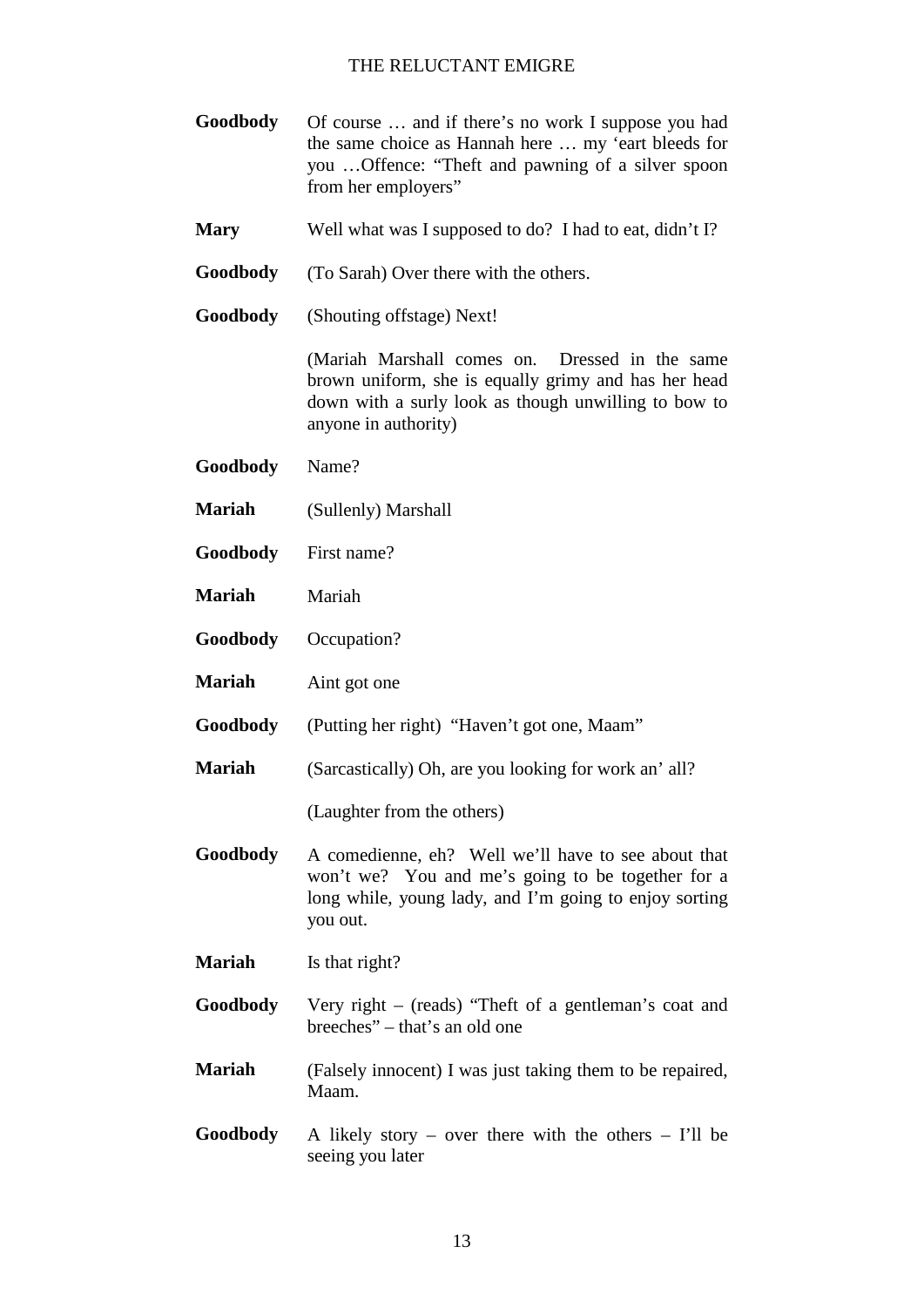| <b>Mariah</b>    | (Under her breath) That's what you think                                                                                                                                                                                                                                                                       |
|------------------|----------------------------------------------------------------------------------------------------------------------------------------------------------------------------------------------------------------------------------------------------------------------------------------------------------------|
| Goodbody         | I beg your pardon?                                                                                                                                                                                                                                                                                             |
| <b>Mariah</b>    | (Innocently) Nothing, Maam                                                                                                                                                                                                                                                                                     |
| Goodbody         | Next!                                                                                                                                                                                                                                                                                                          |
|                  | (A scruffy old woman prisoner comes shuffling on,<br>coughing and wheezing, being supported by two equally<br>scruffy young girl prisoners)                                                                                                                                                                    |
| <b>Charlotte</b> | She can't walk, Missus                                                                                                                                                                                                                                                                                         |
| Goodbody         | I'm sure she can walk well enough when she wants to                                                                                                                                                                                                                                                            |
| <b>Charlene</b>  | She can't - she's been coughing up blood                                                                                                                                                                                                                                                                       |
| Goodbody         | (To old woman) Name?                                                                                                                                                                                                                                                                                           |
| Meg              | (Coughing) Marchant                                                                                                                                                                                                                                                                                            |
| Goodbody         | Margaret Marchant  "Meg" to her friends  sixty-<br>eight years old and never done a straight days work in<br>her life  Offence: "Clipping coins of the realm" and<br>very lucky to be 'ere by all accounts  (To Meg) tell<br>them what happened to your co-accused.                                            |
| Meg              | (To others) They took her out and they burnt her at the<br>stake, that's what they did  Have you ever seen<br>anybody burn? Eh? Have you ever heard them? They<br>don't 'alf scream. I can still hear her now and smell the<br>stink of her flesh melting. As God's my witness I'll<br>never, never forget it. |
| Goodbody         | Serves her right – forgery's a capital offence – you both<br>knew that when you decided to make your own money<br>you're lucky you pleaded to it and they gave you<br>transportation  she could've done the same.                                                                                              |
| Meg              | She said she'd rather die than be shipped abroad  she<br>thought they'd let her off lightly 'cause they don't<br>usually like topping women  she never thought they'd<br>do it                                                                                                                                 |
| Goodbody         | Well she thought wrong, $\text{d} \cdot \text{d} \cdot \text{n}$ and $\text{d} \cdot \text{n}$ and $\text{d} \cdot \text{n}$ and $\text{d} \cdot \text{n}$<br>that.                                                                                                                                            |

(To child) So which one are you?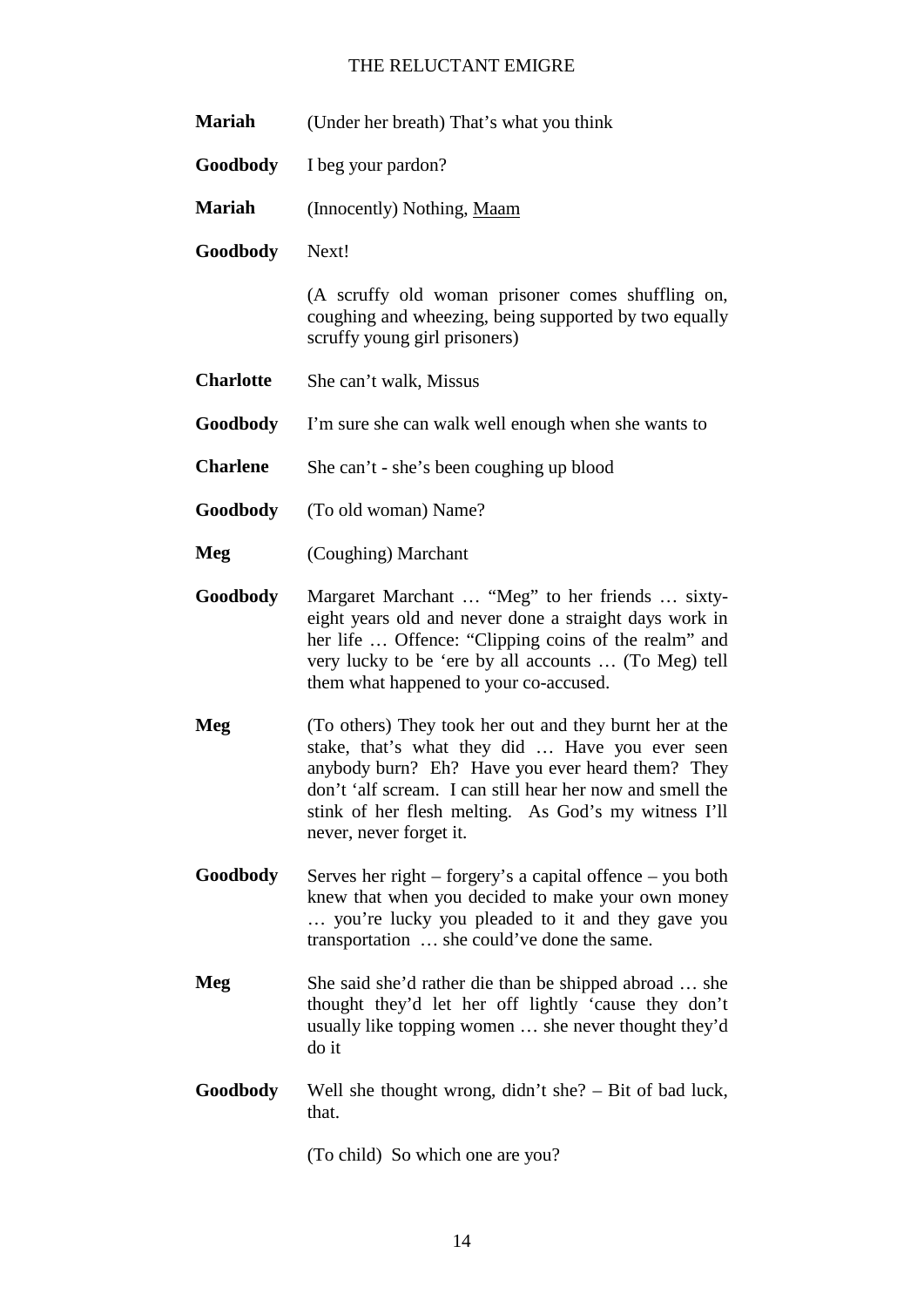| <b>Charlotte</b> | Charlotte                                                                                                                                                                                                   |
|------------------|-------------------------------------------------------------------------------------------------------------------------------------------------------------------------------------------------------------|
| Goodbody         | (To other girl) You must be Charlene, then                                                                                                                                                                  |
| <b>Charlene</b>  | Yeah                                                                                                                                                                                                        |
| Goodbody         | Yes what?                                                                                                                                                                                                   |
| <b>Charlene</b>  | Yes, maam                                                                                                                                                                                                   |
| Goodbody         | Charlene and Charlotte Grey  (Reads) Offence:<br>"Running away with a watchman's lantern"  what on<br>earth did you want with a watchman's lantern?                                                         |
| <b>Charlotte</b> | They fetch good money, Maam                                                                                                                                                                                 |
| Goodbody         | So how much did you get for it?                                                                                                                                                                             |
| <b>Charlene</b>  | We didn't – when they was chasing us we dropped it<br>and it broke.                                                                                                                                         |
| <b>Goodbody</b>  | How old are you child?                                                                                                                                                                                      |
| <b>Charlotte</b> | Dunno                                                                                                                                                                                                       |
| Goodbody         | Well, you make a good pair  you stick with her and<br>she'll show you all the tricks of the trade                                                                                                           |
| <b>Charlotte</b> | (Cheekily) She don't need to – we know most of 'em<br>already!                                                                                                                                              |
| <b>Goodbody</b>  | I'll bet you do  (checks her list) We seem to be short<br>of one                                                                                                                                            |
| <b>Charlene</b>  | She's coming Maam, her ladyship what was in the other<br>side in Newgate  she's getting somebody to carry her<br>cases                                                                                      |
| <b>Goodbody</b>  | (Incredulous) She's what?                                                                                                                                                                                   |
|                  | (Enter Mrs Barnsley. Although dressed in similar<br>brown prison garb, she is cleaner than the rest, well-<br>spoken and has a stature and aloof manner that shows<br>she isn't the usual type of prisoner) |
|                  | <b>Mrs Barnsley</b> (Speaking to someone offstage)  And just be careful<br>with the red one                                                                                                                 |
| Goodbody         | Where the devil do you think you've been?                                                                                                                                                                   |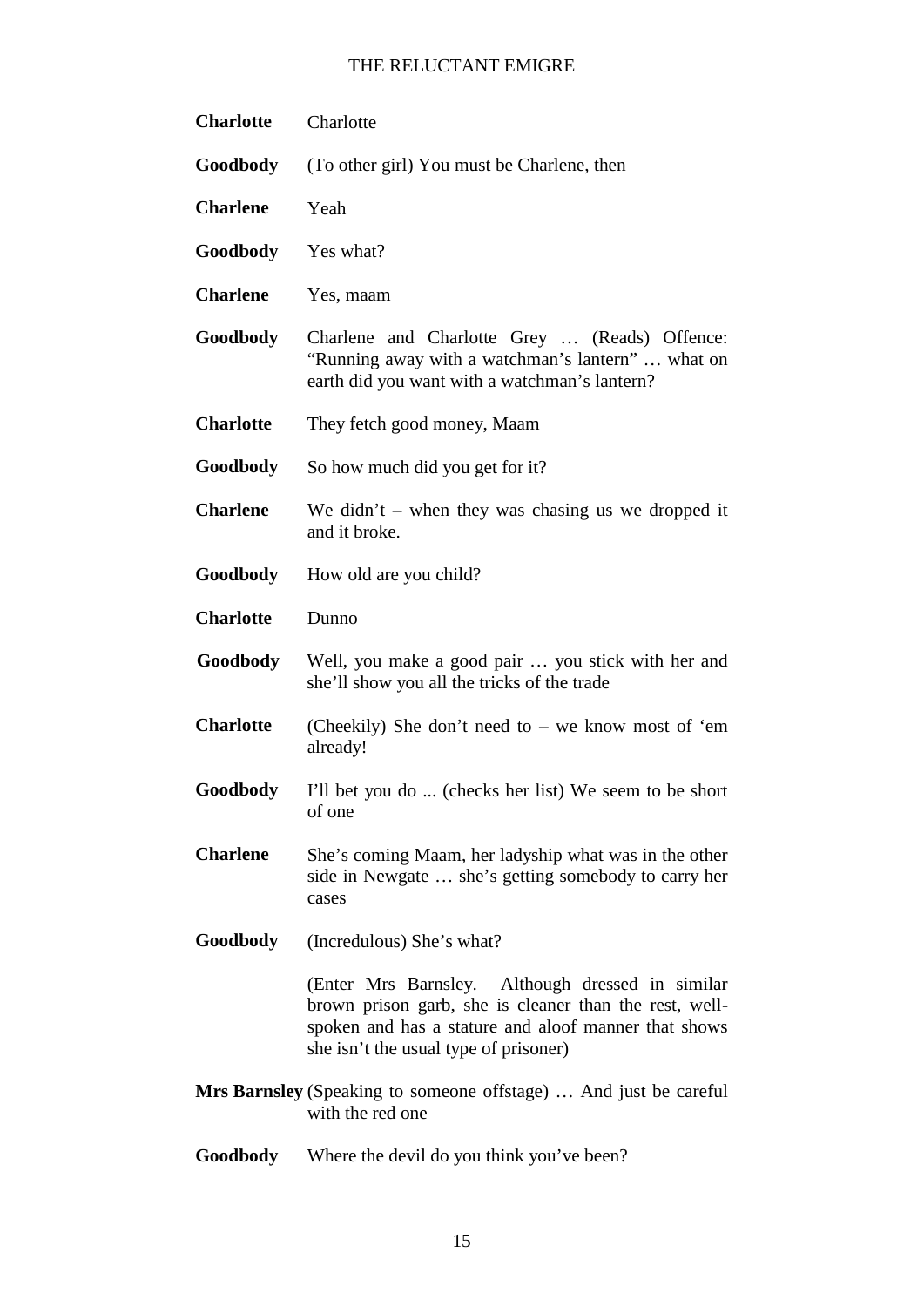**Mrs Barnsley** I beg your pardon? Are you talking to me?

- **Goodbody** Yes I said, "Where've you been?"
- **Mrs Barnsley** (Unflustered) I've been making sure that those knuckleheads of sailors don't do irreparable damage to any of my belongings … and who might you be?
- **Goodbody** Me? Oh, I'm nobody, I just happen to be the person in charge of you till we get to where we're going.
- **Mrs Barnsley** Do you have a name?

(Titters from the others)

- **Goodbody** Of course I 'ave a name Emily Goodbody. I presume you must be the renowned Mrs Barnsley?
- **Mrs Barnsley** You presume correctly ... If you're the person in charge here, there are one or two things I wish to raise with you concerning the treatment of my luggage
- **Goodbody** Is that so? Well before you do that I've got to find you on my list and tick you off … "Elizabeth Barnsley, lady of independent means whose brother is reputed to be the well-known highwayman, Daniel Black" … Offence: "Receiving stolen goods"

**Mrs Barnsley** Purely circumstantial evidence

**Goodbody** Oh yes? (Reads) "Jewellery taken from ladies on the Norwich coach at two in the afternoon was found in her possession at five o'clock the same day" … that's how circumstantial it was – over there with the rest of them!

> Right then, now that we're all here, ladies, let me welcome you to His Majesty's ship Juliana and to begin with I need to lay down some ground rules so we all know where we stand. My name is Miss Goodbody – from now on you will all call me "Maam." Is that clear?

- **All** Yeah
- **Goodbody** Yes what?
- **All** (Begrudgingly) Yes, maam
- **Goodbody** I dislike being here as much as you do, but it seems we've both got to and put up with each other for a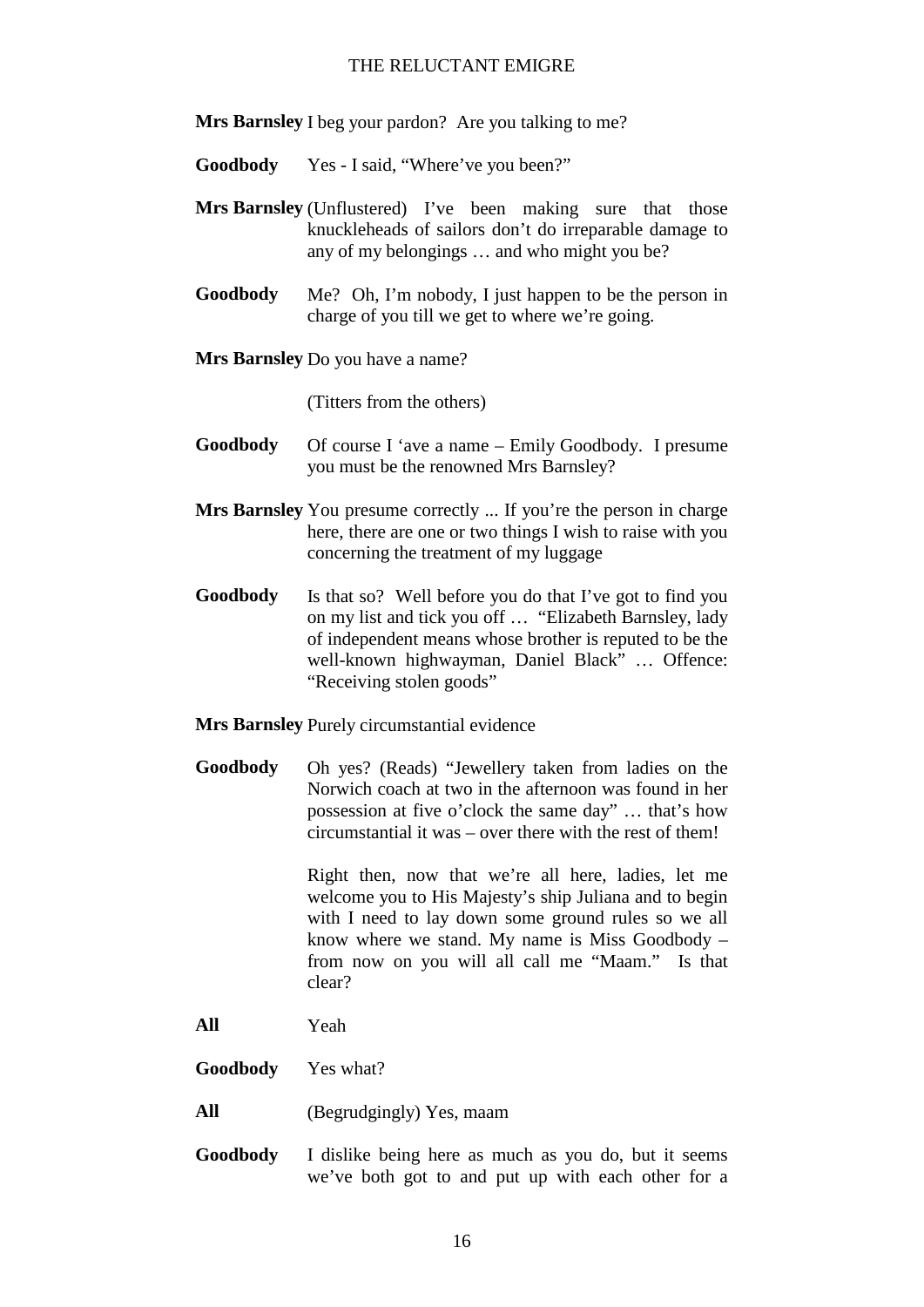while. I have the unfortunate task of looking after you till we get to our destination –

**Mrs Barnsley** Which is where?

**Mary** Is it the Americas, maam?

**Mrs Barnsley** They've stopped sending to the Americas.

**Hannah** It's not Africa? Tell us it's not Africa.

**Goodbody** You'll find out soon enough – all I can tell you is it's a long way - "parts beyond the seas" is all you need to know – that's what it says on your warrants … there are some things for me to know and some for you to guess … consider yourselves lucky – the men on the first convoy were all kept below locked in irons for the whole of the trip but for some reason they want me to look after you as best as I can - God knows why - I've been told that if you've got any complaints it's my job to take them to the government agent who'll be travelling along with us.

**Mrs Barnsley** I've got one –

- **Goodbody** Not now! … But don't think you'll be mollycoddled because you won't.
- **Gascoigne** They're looking after us cause we're very precious
- **Hannah** I know why they're looking after us, I'll tell you later.
- **Goodbody** The toilets are back there, they call them "the heads"

**Moulton** Ooer! The 'eads is in the tail!

(Laughter)

- **Goodbody** But don't expect anything exotic it's just a hole in a plank of wood hanging over the water
- Gascoigne (Cheekily) What if we're doing our business and we drops through, Maam?
- **Goodbody** Then there'll be one less mouth to feed don't think anybody will turn the ship round for you, you're not that precious… the company gets seventeen pounds, seven shillings and sixpence for each of you – whether you arrive or not, alive or dead … your boxes will be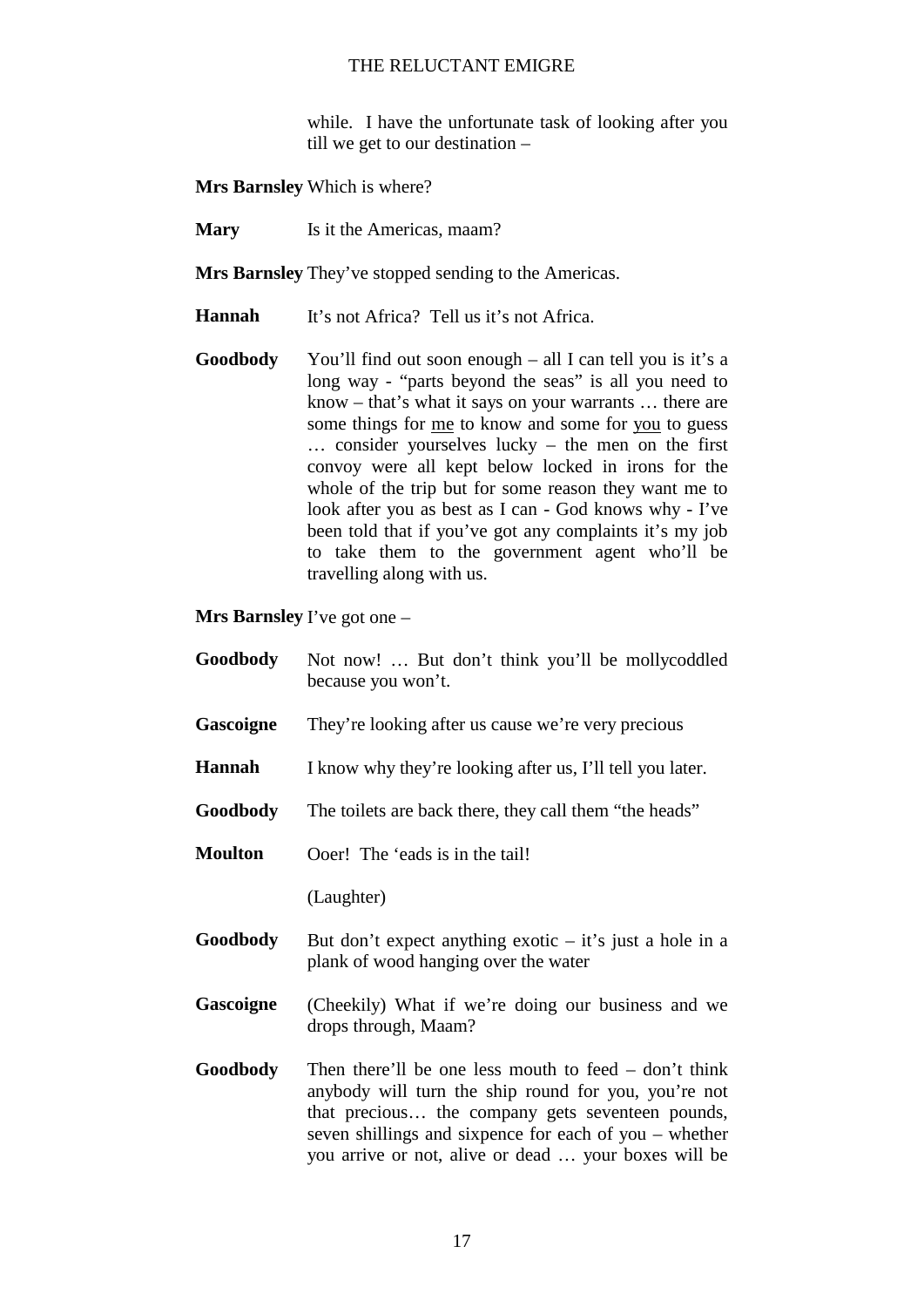kept in the bilges till we get to the other end … who's making that awful noise?

- **Charlotte** (Indicating Sarah) It's her Maam, she won't stop snivelling.
- **Goodbody** Just ignore her, she's been doing it the whole day … the sleeping quarters are down there (indicates hatch) but there isn't much room … you will be woken at five every morning (General disbelief) Yes, five - and you'll bring your bedding up here for airing … you will sweep your quarters out every day and you'll wash and dry your clothing at least once a week.
- **Moulton** I don't even do that at 'ome.
- **Charlotte** (Pointing offstage) Is them other ships coming with us, Maam?
- **Goodbody** Yes, Charlotte, we'll be travelling in convoy.
- **Charlene** Why do we 'ave to be shipped beyond the seas in the first place? Why can't we do our time here?
- **Goodbody** Because the man in charge of the colony needs some women – he says if they don't send some soon there's going to be some "gross irregularities."

(Reaction from women)

**Charlene** What's that mean? "Gross whatsits"? (sic)

(Most of them laugh)

**Gascoigne** I'll tell you later

**Charlotte** How many of us are they taking?

- **Goodbody** If my information is correct, in the whole of the convoy there will be three hundred marines and two hundred and twenty-five female n'er-do-wells like yourselves.
- **Mrs Barnsley** If you won't tell us where we're going at least let me bring my globe from the hold so that I can see where we've been

**Charlotte** 'Er what?

**Moulton** 'Eer globe – it's one of one of them round things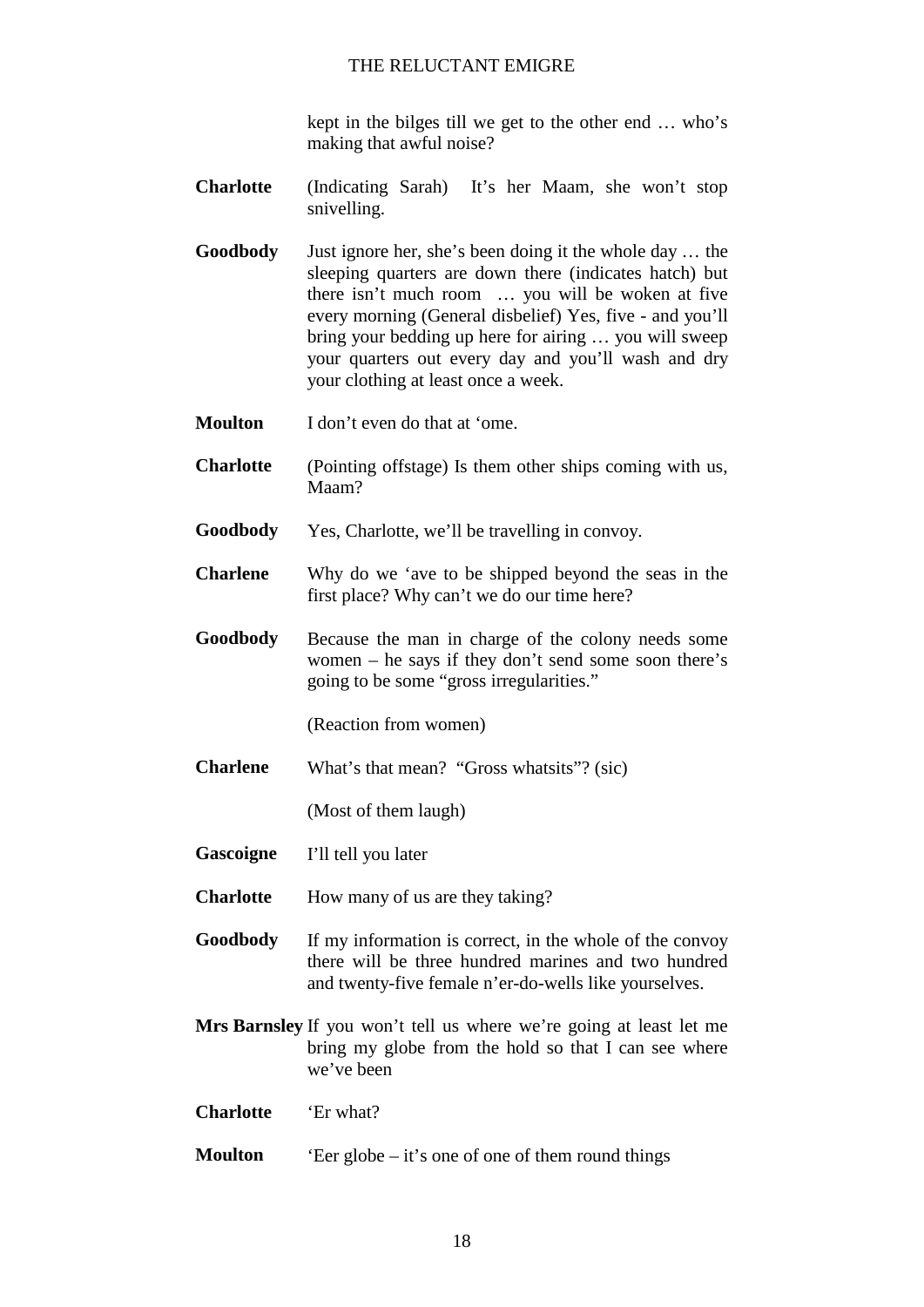**Goodbody** I know what it is … I'll see what I can do … are there any more questions?

(No response. Goodbody positions herself by the hatch)

Right then, come over here one by one and I'll unfasten your leg irons so that you can get down the ladder – but don't try any funny stuff or you'll get some of this (shows the truncheon on her belt).

- **Gascoigne** What about the 'andcuffs, Maam?
- **Goodbody** They stay on till we're well away from land I'm not that stupid

(One by one they line up to have their ankle-chains removed and go down the ladder to the deck below. There is some ad libbing to fill in. When they are all below, Goodbody begins to pull up the ladder)

**Goodbody** And I'll move this just in case you get any silly ideas

(Goodbody then lifts up the ladder so that they can't escape and she goes offstage. The benches are six feet square for four people on each. They then begin to argue amongst themselves about who is sleeping where)

**Moulton** I'm having this one near the winder.

**Mrs Barnsley** It's not a window – it's a porthole.

- **Mary** I was going to have that one.
- **Moulton** Please yourself.

**Charlotte** (Looking at Meg) God, what a stink!

**Meg** Don't look at me, I aint done it

- **Charlene** It ain't me.
- **Gascoigne** And it aint me.
- **Charlotte** What is it then?

**Mrs Barnsley** It's the bilges

**Charlotte** What are they when they're at 'ome?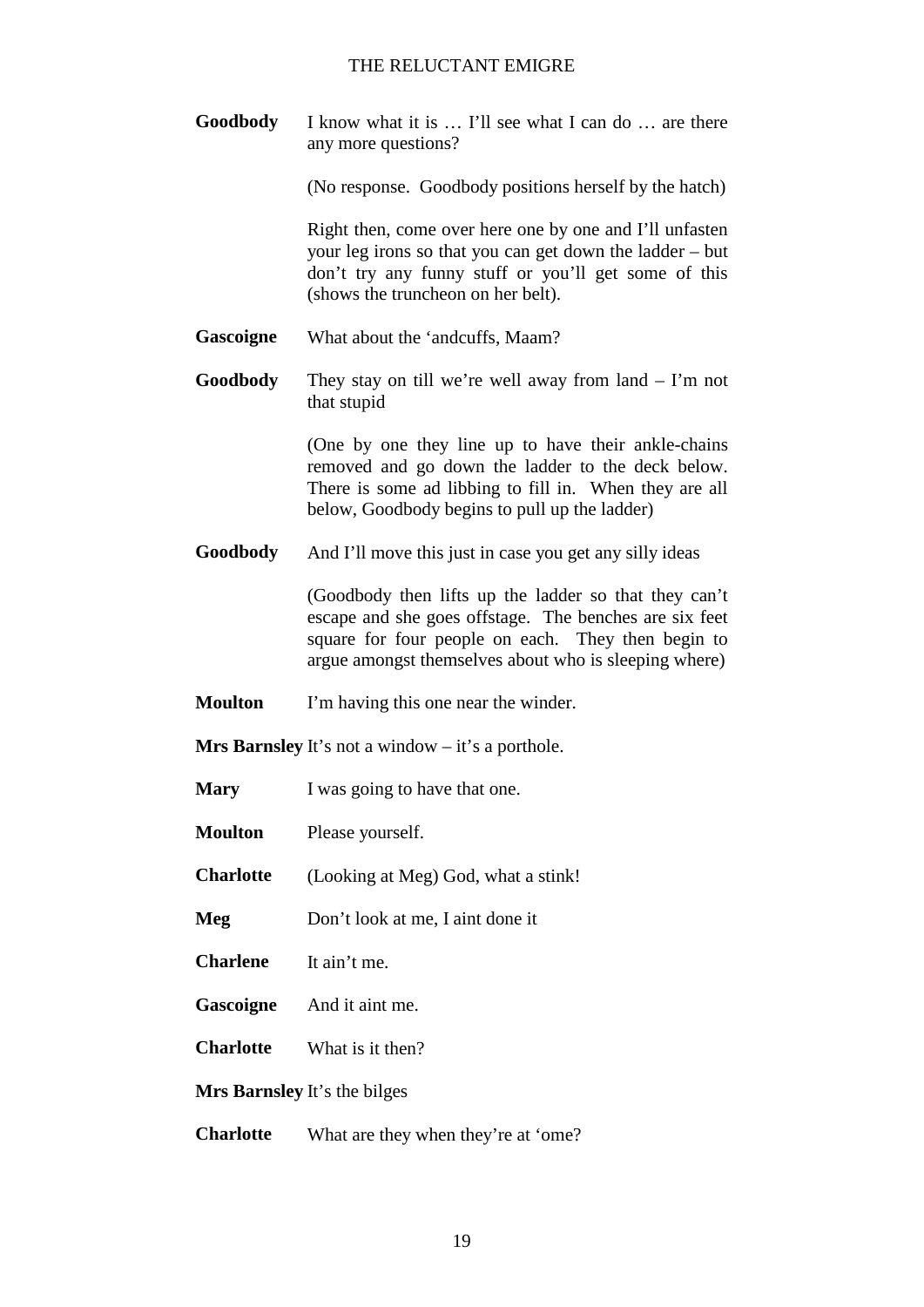- **Mrs Barnsley** The place at the bottom of the ship where they keep the ballast - the stones and rubble that keep the ship weighed down and stop it from turning over  $-$  it gets mixed with all kinds of rubbish - dead rats, food bones, that kind of thing - that's why it smells so much
- **Gascoigne** I don't know if I can put up with it

**Mrs Barnsley** You don't have a great deal of choice.

- **Hannah** Its worse than Newgate and that's saying something
- **Mariah** Nothings worse than Newgate somebody told me they built the place to 'old seventy and there was at least a 'undred and fifty of us in there - when they took me along Dead Man's Walk up to court I came up in front of the beak and it was so bad that they was all sitting there with kerchiefs over their noses – it aint my fault that the place is riddled with the pox, now is it? They treat us as if we was animals.
- **Gascoigne** They shouldn't 'ave so many jammed in, should they?
- **Moulton** That's right, stands to reason
- **Mary** (Holding up her blanket) Is this all the bedding they're giving us?
- **Hannah** Think yourself lucky you've got that.
- **Mrs Barnsley** (To Moulton) I think you'll find that's my place.
- **Moulton** Who says? It hasn't got your name on.

**Mrs Barnsley** Go and join your friend over there

- **Moulton** And if I don't? Who's going to make me?
- **Gascoigne** (Interrupting) Don't bother, Phoebe, she's got friends in 'igh places
- **Moulton** (Thinks about it and decides to use discretion) You can 'ave it, on this occasion, but just remember you're not with your snooty friends now  $-$  we're all in the same boat.

**Mrs Barnsley** How very observant of you.

**Mariah** (To Sarah) Stop snivelling, woman, and sit yourself down